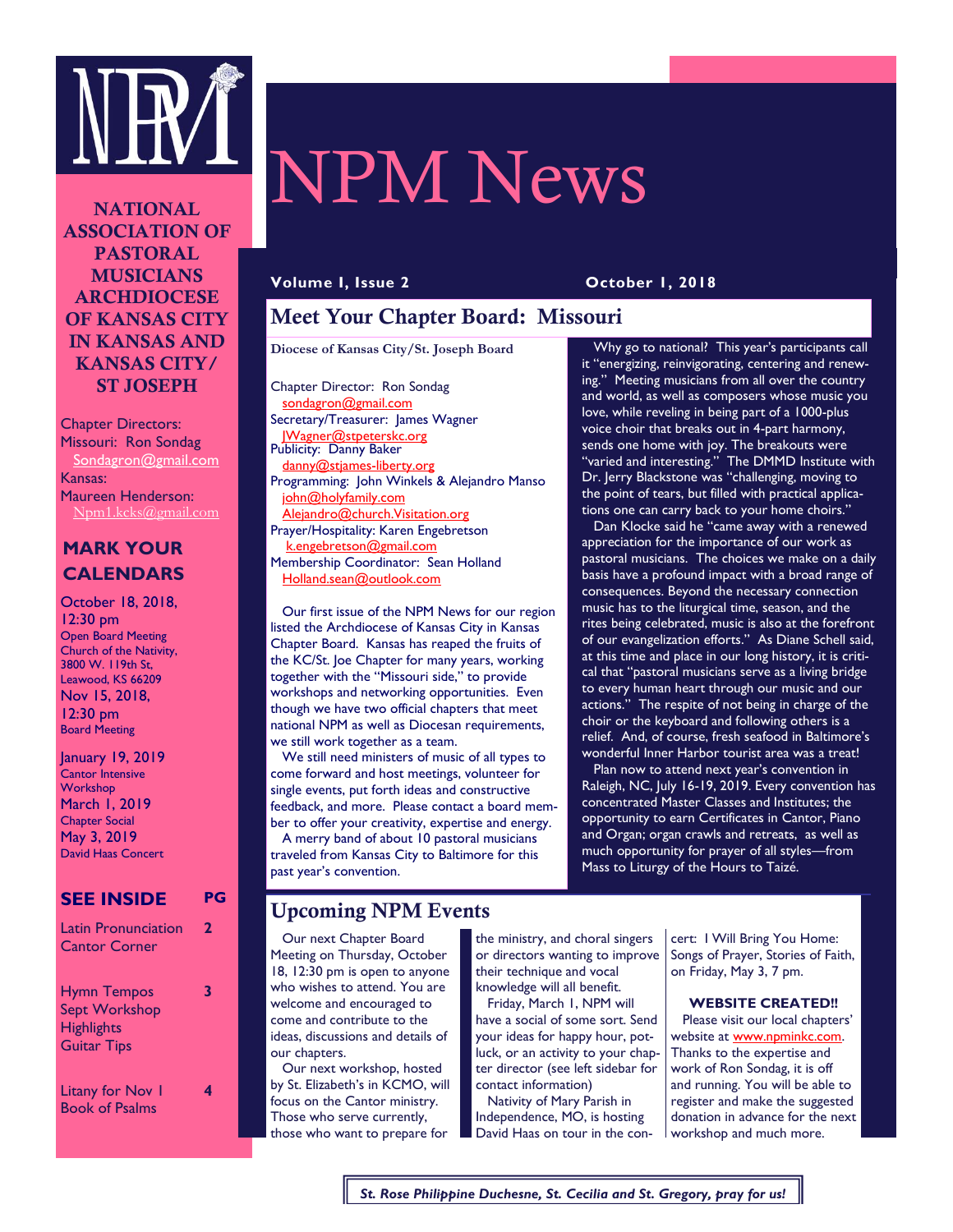#### **Page 2 NPM News**



**Check out** *Liber Usualis or Fr. DeAngelis' The Correct Pronunciation of Latin According to Roman Liturgy*  **and ignore other sources as they don't apply .**

# *Have you joined our Facebook*

*page yet?*  To find the Kansas NPM page, go to "National Assoc of Pastoral **Musicians** Archdiocese of KC in KS." To find the

Missouri NPM FB page, go to "NPM Kansas City/St. Joseph MO Chapter."

# **Roman Catholic Pronunciation of Latin in Liturgy**

 Latin—our common, global Roman Catholic language. But how DO you pronounce it for liturgy? Books in print can be very confusing to musicians, as even reputable publications differ. Sometimes authors are using incorrect sources, especially classical Latin texts. Some choral directors think it is more effective to use British/Anglican, German, French or Italianized Latin pronunciations when singing works written by composers from these cultures or traditions. Other pronunciations may have arisen in attempts to purify and beautify the choral sound. Experience may lead you astray, as getting a choir to sing a pure, in-tune "Eh" vowel or "ee" as in the Latin word "in," is extremely challenging, so you may have a lot of incorrect pronunciation rat-

tling around your memory bank. The majority of reputable sources state that the standard Latin pronunciation of Liturgical/ Ecclesiastical Latin is that found in *Liber Usualis* (the largest collection of historical Roman chant) as directed by Pope Piux X, and/or the book by Fr. Michael de Angelis, C.R.M., PhD, *The Correct Pronunciation of Latin According to Roman Usage* (available online free). These two references agree with each other for the

most part. John Moriarty used de Angelis' work for his textbook *Diction*, which is commonly used in colleges and conservatories to teach correct pronunciation of Italian, Latin, French and German. The below short guide is based on these three references. For more information, go to our local NPM website and download the longer article on this topic but some main points are below.

*Vowels* There are only five:

ah, eh, ee, aw and oo  $[a e i]$ A - pure, open "ah" as in father [a] E - open "eh" as in men, let, bet [e] I - "ee" as in keep, meet; never altered to "ih" as in sin, pin [i] O - open "aw" as in bought,

caught. Never "oh" as in go, so [2] U - "oo" as in soon, moon. Never "uh" as in fun, sun, or "eeoo" as in pure [u]

Y - is pronounced exactly the same as "i," an "ee" sound [i]

 The general rule is that each vowel is pronounced cleanly and with equal time value as a syllable of its own. aa, ai, ei, eo, ia, ie, ii, ua, ui, ou, uÆ (ooeh), uia

 Two exceptions to this rule are Æ and Œ; they are NOT diphthongs, they are both pronounced as a pure, single "e/eh." The only exceptions to this are

when the second vowel of an "ae" or "oe" has a diaeresis on it, or when the words come from the Hebrew language. An example is: Michaël = MEEkahehl.

 Some of the consonant rules: C: Has two sounds, hard and soft. The soft, "ch" sound as in *cello* occurs when "c" precedes the vowels, e, i, y, and the diphthongs Æ, Œ and eu. The hard "k" sound as in carol occurs when the "c" precedes the vowels a, o and u and before consonants.

 CC: Is a "tch" as in the word "catch" when the "cc" precedes

the vowels e, i,  $AE$ ,  $E$  and y. CH: is always the hard "k" sound.

 G: Has two sounds, hard and soft. Like "c," "g" receives the soft sound as in "generous" when preceding the vowels, e, i, y, and the diphthongs Æ, Œ and eu. It receives the hard "g" as in go and get when preceding a, o

and u and before consonants. GN: has two sounds. Between vowels it has the "nyee" sound [ ] of the English word "lasagna." At the beginning of a word, the "gn" is pronounced the same as the hard "g" in English. H: is usually silent and unaspirated. |: often written as an "i" and sounded as a "y."

# **Cantor Corner—The Last Note**



*Let your proclaiming of the psalm always be about the text and not your voice.* 

 The Church calls for a broad approach to music in the liturgy: "Liturgical music today must reflect the multicultural diversity and intercultural relationships of the members of the gathered liturgical assembly." (*Sing to the Lord*, *para 60*) But in contrast, "The Church recognizes Gregorian chant as being especially suited to the Roman liturgy (*para 72*). Often musicians think chant means singing the elaborate, melismatic chants in Latin and reading chant notation. Most parishes are singing a lot of chant during the proclamation of the responsorial psalm and perhaps the Gospel Acclamation and Communion hymn or psalm. Those phrases sung on one note with alteration on the first or final syllables are chant.

These static tone patterns are simple in order to give primary focus to the text—the text is allimportant and must be sung with natural and expressive accent. The best preparation to chant a psalm is to say the lines in an expressive speaking voice at the tempo suited to the size of your space, then sing it with that rhythm. Most lines rise in the middle—the most important and strongest syllables are in the middle of the phrase, but not always. The final note is NOT A WHOLE NOTE. The use of our 4-beat whole note as the "rhythm" for the final note of a chant phrase has confused many to think it is four beats long. The open note-head gives the pitch and the duration of "1, 2, lift/breath." When the cantor sings long notes, listeners often begin to focus on voice quality rather than the text. The assembly begins noticing either the beauty or lack thereof of the cantor's tone rather than the Word of God they just heard. Many times cantors also force all the rest of the text into four beats, falling into quadruple meter.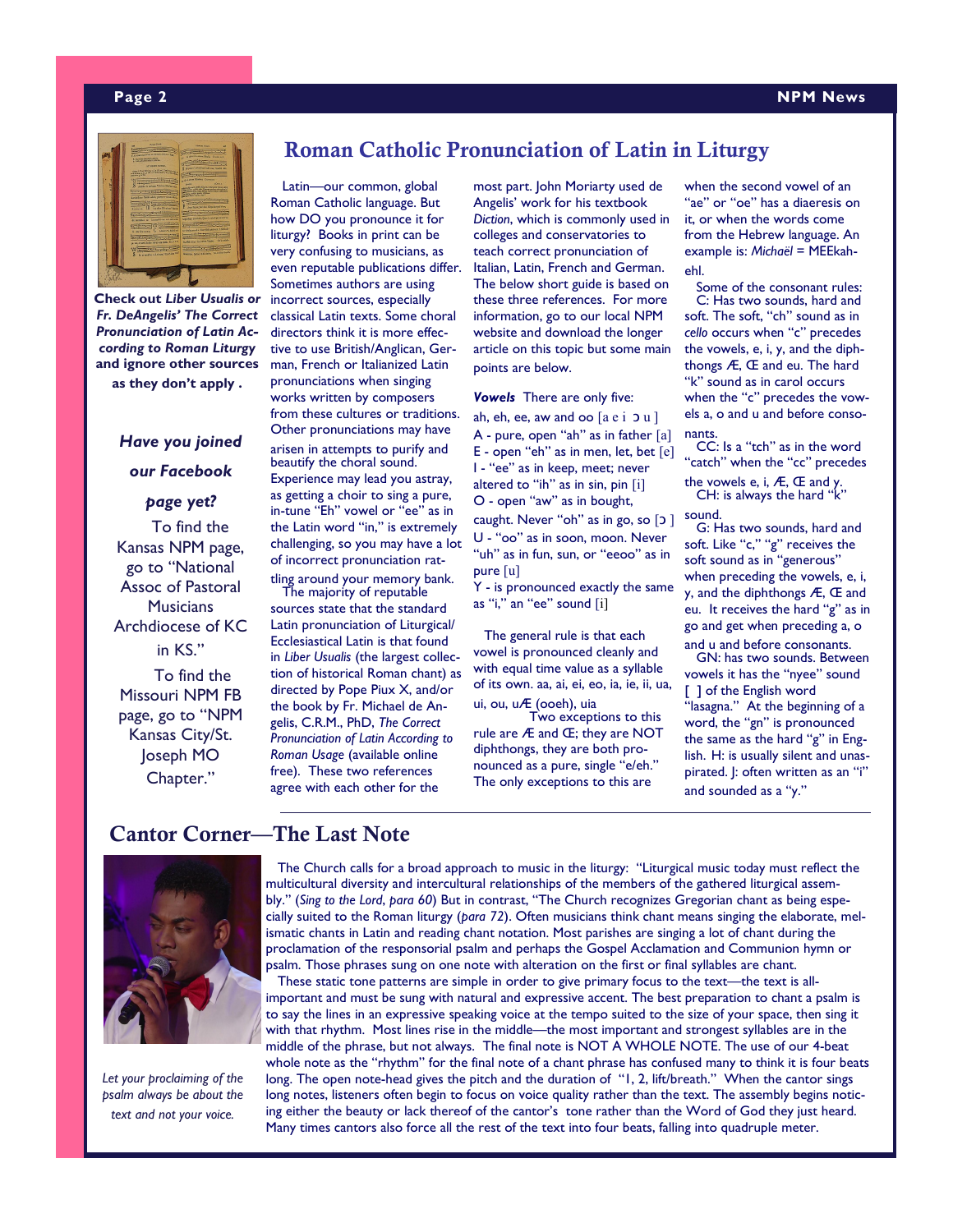#### **Hymn Tempos—Dr Mario Pearson**

 There is much debate (and disagreement) about the tempos of hymns. There are, however, several practical techniques and elements to consider when deciding a tempo.

**THE SIZE OF THE CONGREGATION-** Generally, smaller congregations can sing faster and larger ones will tend to sing slower. When congregations are encouraged to sing and not dominated by amplification of cantors and choirs, they will sing more energetically!

**THE ACOUSTICAL ENVIRONMENT**- Larger spaces reverberate and the unfolding of phrases take longer. A live acoustical environment will help slower tempos sound more dynamic. Dryer spaces generally have lower ceilings and—God forbid, carpet. This environment will increase the monotony of a slow tempo.

 **LENGTH OF PHRASES** – Consult the metrical index usually located at the bottom of the hymn. Take the time to read the text, and then read the text again with the rhythmic notation.

#### **HARMONIC STRUCTURE OF THE**

**HYMN -**Hymns with fewer chord changes can benefit from a faster tempo. This guideline would not apply to contemporary hymn styles by composers like Haugen, Joncas, and Haas.

**FAMILIARITY WITH THE HYMN.**- While musicians may quickly tire from repetition, congregations may take years to confidently sing hymns and Mass parts. Choose a seasonal repertoire accented by the occasional new piece.

#### **MUSICIAN ABILITY-**

Although common sense dictates that the musician not play a hymn in such a way that it hinders the

accuracy and effectiveness of the hymn, the musician's skill level must be considered when selecting hymns for the congregation.

 Taking a page out of the essay *The Musician's Guide to Evangelical Lutheran Worship,* the author states: "Hymn playing is an art, not a science. While certain tempos will be more or less successful at a given time and place, it is not possible to give a strict metronome marking

for each hymn." In the end, consideration of the hymn's character, the congregation, worship space, and the musical leadership, musicians should always choose hymns and tempos that will encourage the voice of the assembly.

**How fast does this song go?** 

 Here are a few highlights in case you had to miss our September

workshop for choristers: —Choir members can learn to read music but it takes teaching it systematically: rhythm, intervals, then scales, and practicing sight reading regularly for a few minutes.

—Teach healthy and effective vocal technique at the same time you express the text—phrasing with energy on long notes, rising and beautifully falling dynamically with exquisite tone on the last note.

—Raising the soft palate and focusing the sound forward and higher in the

mouth while keeping the jaw and tongue relaxed improves tone. —Clear diction, lovely tone and phrasing bring the spiritual message of the text to the assembly. It is not just notes and rhythms.

—Some ways to teach your choir more syncopated rhythms are to say the rhythm, clap the beat while saying and then singing.

—Beyond advertising, you will build your choirs in size and commitment by remembering you are building a small faith community within your parish. As John Rudzinski summarized, four essential elements are:

praying together every rehearsal and liturgy, providing FOOD occasionally beyond the Eucharist, emphasizing the sharing of varied talents within the group (who bakes great cookies?), and constantly emphasizing that we are Ministers of Liturgy, leaders of Song Prayer, guided by *Sing to the Lord*, our USCCB guiding document. —A live acoustical space makes group singing even more beautiful. Many thanks to our presenters— Ellen Tuttle, Helena Vasconcellos, Dr.

Timothy McDonald, John Rudzinski and John Winkels, and St. Joseph Parish in Shawnee for hosting.

*Top Tips from our September Choral Workshop* 

#### **Guitar—Tips for Using Guitars in Liturgy by Rick Worms**

Since most music/choir directors are more familiar working with a keyboard player than a guitarist, here are a few tips to give you a bit more of an insight into the use of guitar in the liturgy.

 I would consider Marty Haugen's book, *Instrumentation and the Liturgical Ensemble*  (available on Amazon for \$12.99) to be one of the best books concerning the blending of the guitar into a church group. Haugen plays both instruments so he knows the strengths and limitations of the guitar in this setting. Some of his examples are a bit advanced, but his explanation of where the guitar fits in the ensemble is clear and insightful.

 When a guitarist approaches a music director to join a group, the bare minimum skill is being able to play barre chords and maintain a steady beat. Being able to play the chords of F, F# minor, and B

minor with facility and speed is called for by many hymns.

 The difference between guitar and piano music can be compared to having the basic measurements of a house or having the architectural blueprints—guitarists have only the barest outlines of the song. Most players have to come up with the rhythm and strumming pattern, accents, picking patterns, inversions, etc, all on their own. Listening to original (continued on page 4)

*If you have more than one guitarist, give them different registers or parts to play.*